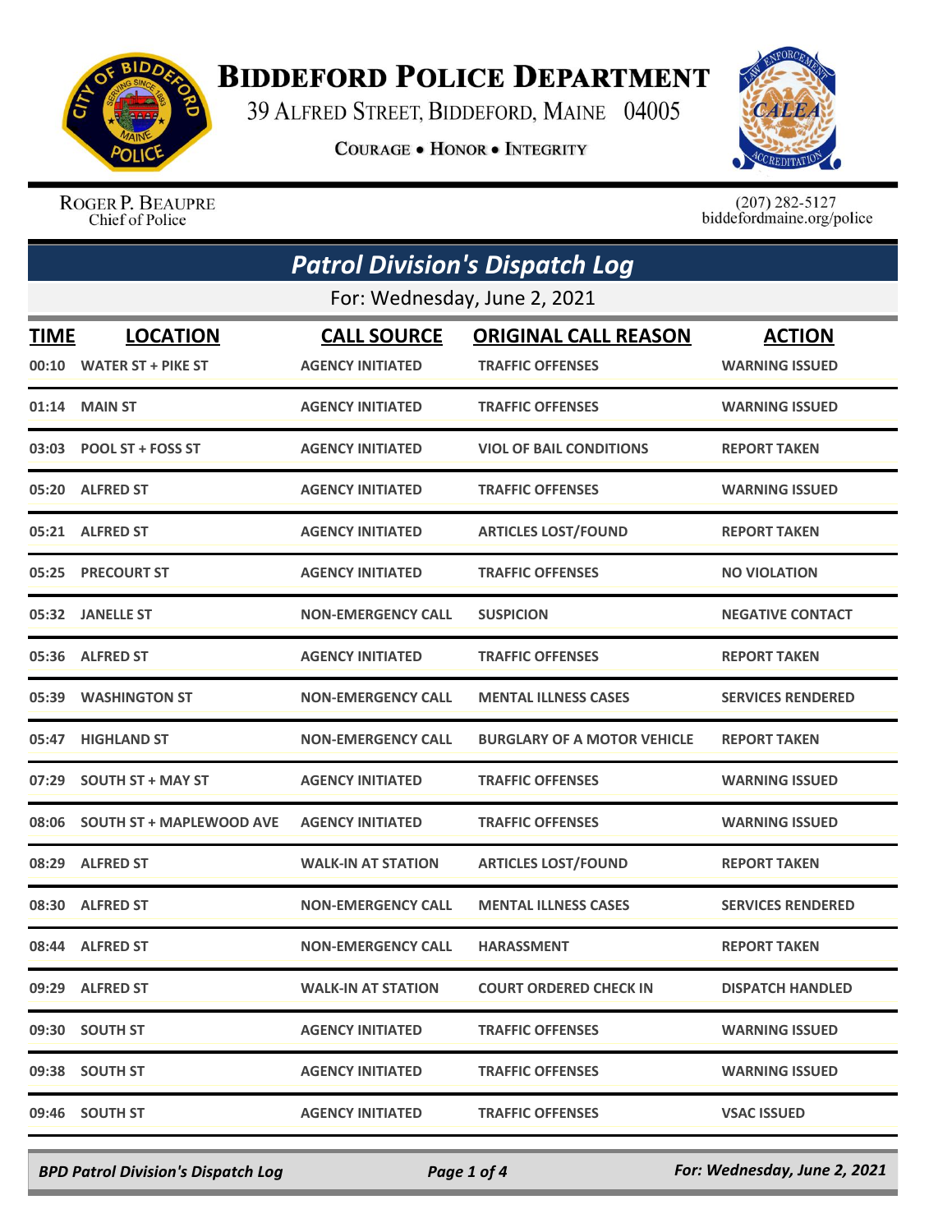| <b>TIME</b> | <b>LOCATION</b>                                                                                           | <b>CALL SOURCE</b>        | <b>ORIGINAL CALL REASON</b>        | <b>ACTION</b>             |
|-------------|-----------------------------------------------------------------------------------------------------------|---------------------------|------------------------------------|---------------------------|
|             | 09:53 FORTUNES ROCKS RD                                                                                   | <b>AGENCY INITIATED</b>   | <b>ANIMAL COMPLAINT</b>            | <b>UNFOUNDED</b>          |
|             | 10:13 RIVER RD + SOUTH ST                                                                                 | <b>AGENCY INITIATED</b>   | <b>TRAFFIC OFFENSES</b>            | <b>WARNING ISSUED</b>     |
| 10:29       | <b>JANELLE ST</b>                                                                                         | <b>NON-EMERGENCY CALL</b> | <b>SUSPICION</b>                   | <b>REPORT TAKEN</b>       |
| 10:34       | <b>MAIN ST + MAPLEWOOD AVE</b>                                                                            | <b>AGENCY INITIATED</b>   | <b>TRAFFIC OFFENSES</b>            | <b>SUMMONS ISSUED</b>     |
|             | OFFENDER: CARLA M DUBE  AGE: 33  RESIDENT OF: WELLS, ME<br><b>CHARGE: OPERATE VEHICLE WITHOUT LICENSE</b> |                           |                                    |                           |
| 10:55       | <b>DEARBORN AVE</b>                                                                                       | <b>NON-EMERGENCY CALL</b> | <b>BURGLARY OF A MOTOR VEHICLE</b> | <b>REPORT TAKEN</b>       |
| 10:57       | <b>BIRCH ST</b>                                                                                           | <b>WALK-IN AT STATION</b> | <b>MISSING PERSON</b>              | <b>SERVICES RENDERED</b>  |
| 11:15       | <b>BACON ST</b>                                                                                           | <b>E-911 CALL</b>         | <b>SUSPICION</b>                   | <b>REPORT TAKEN</b>       |
|             | 12:11 GRANITE ST                                                                                          | <b>AGENCY INITIATED</b>   | <b>PRO-ACTIVE DV RESPONSE TEAM</b> | <b>NO VIOLATION</b>       |
|             | 12:22 RAYMOND ST                                                                                          | <b>E-911 CALL</b>         | <b>DOMESTIC COMPLAINTS</b>         | <b>REPORT TAKEN</b>       |
|             | 12:42 ALFRED ST                                                                                           | <b>WALK-IN AT STATION</b> | <b>PAPERWORK</b>                   | <b>SERVICES RENDERED</b>  |
|             | 12:47 FOSS ST                                                                                             | <b>NON-EMERGENCY CALL</b> | <b>SEX OFFENDER REGISTRATION</b>   | <b>SERVICES RENDERED</b>  |
|             | 13:12 ALFRED ST                                                                                           | <b>NON-EMERGENCY CALL</b> | <b>ARTICLES LOST/FOUND</b>         | <b>DISPATCH HANDLED</b>   |
|             | 13:23 MAY ST                                                                                              | <b>NON-EMERGENCY CALL</b> | <b>PAPERWORK</b>                   | <b>PAPERWORK SERVED</b>   |
|             | 13:44 SOUTH ST                                                                                            | <b>NON-EMERGENCY CALL</b> | <b>BURGLARY OF A MOTOR VEHICLE</b> | <b>REPORT TAKEN</b>       |
|             | 14:44 ALFRED ST                                                                                           | <b>NON-EMERGENCY CALL</b> | <b>COURT ORDERED CHECK IN</b>      | <b>DISPATCH HANDLED</b>   |
|             | 15:06 ELM ST                                                                                              | <b>E-911 CALL</b>         | 911 MISUSE                         | <b>DISPATCH HANDLED</b>   |
|             | 15:23 CUTTS ST                                                                                            | <b>NON-EMERGENCY CALL</b> | <b>VIOL PROTECTION FROM HARASS</b> | <b>REPORT TAKEN</b>       |
|             | 16:09 MT PLEASANT ST                                                                                      | <b>WALK-IN AT STATION</b> | <b>THEFT</b>                       | <b>REPORT TAKEN</b>       |
|             | 16:39 MARINER WAY                                                                                         | <b>E-911 CALL</b>         | 911 MISUSE                         | <b>NEGATIVE CONTACT</b>   |
|             | 16:48 SACO FALLS WAY                                                                                      | <b>NON-EMERGENCY CALL</b> | <b>CHECK WELFARE</b>               | <b>NEGATIVE CONTACT</b>   |
|             | 16:53 CHADWICK PL                                                                                         | <b>AGENCY INITIATED</b>   | <b>HARASSMENT</b>                  | <b>REPORT TAKEN</b>       |
|             | <b>16:56 MILE STRETCH RD</b>                                                                              | <b>AGENCY INITIATED</b>   | <b>TRAFFIC OFFENSES</b>            | <b>WARNING ISSUED</b>     |
|             | 16:57 SOUTH ST                                                                                            | <b>WALK-IN AT STATION</b> | <b>PAPERWORK</b>                   | <b>NO ACTION REQUIRED</b> |
|             | 17:08 CHADWICK PL                                                                                         | <b>NON-EMERGENCY CALL</b> | <b>PAPERWORK</b>                   | <b>NEGATIVE CONTACT</b>   |
|             | 17:21 ALFRED ST                                                                                           | <b>AGENCY INITIATED</b>   | <b>PAPERWORK</b>                   | <b>NO ACTION REQUIRED</b> |
|             |                                                                                                           |                           |                                    |                           |

*BPD Patrol Division's Dispatch Log Page 2 of 4 For: Wednesday, June 2, 2021*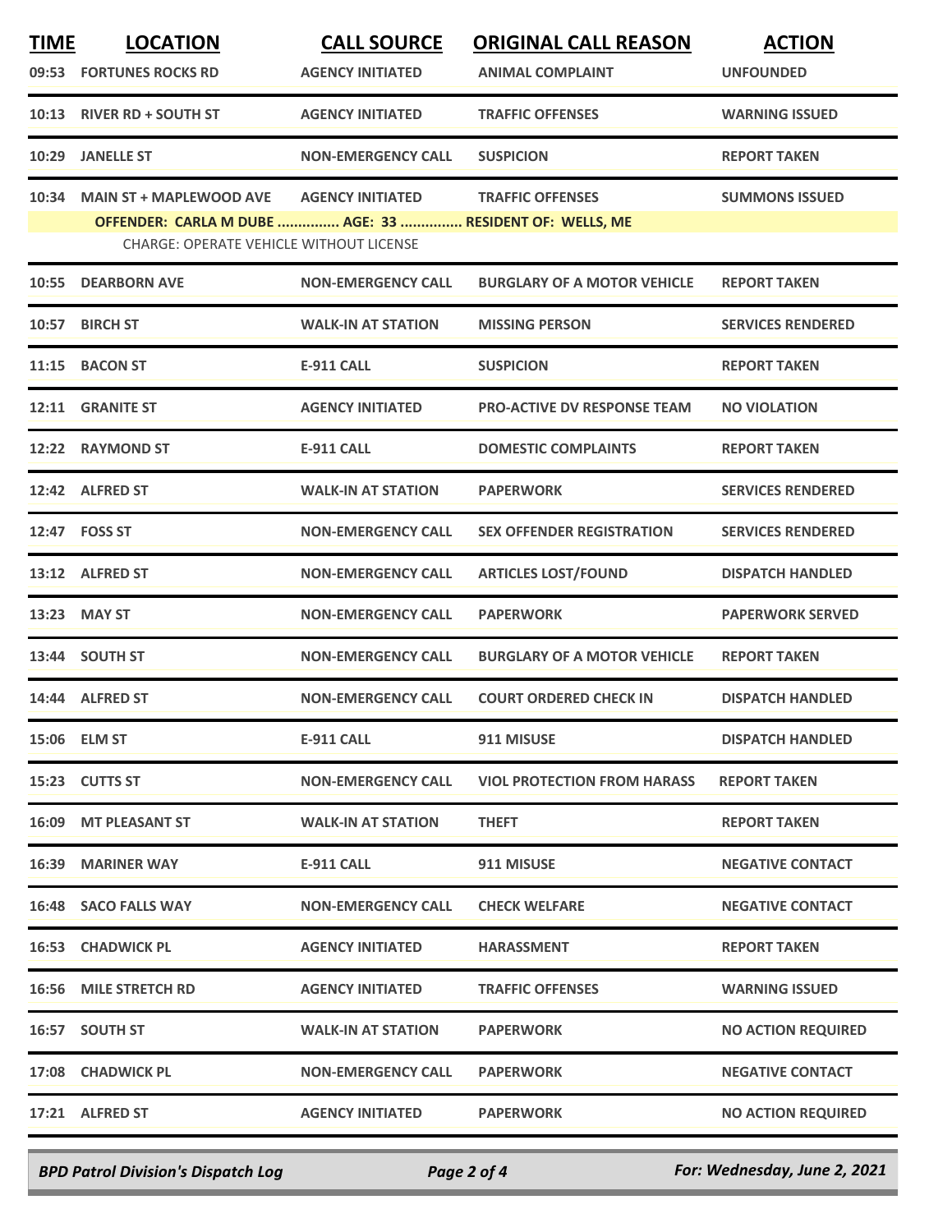| <b>TIME</b>                                                                                                                | <b>LOCATION</b>                            | <b>CALL SOURCE</b>        | <b>ORIGINAL CALL REASON</b>                                   | <b>ACTION</b>                |  |
|----------------------------------------------------------------------------------------------------------------------------|--------------------------------------------|---------------------------|---------------------------------------------------------------|------------------------------|--|
|                                                                                                                            | 17:27 WEST ST + FOREST ST                  | <b>AGENCY INITIATED</b>   | <b>TRAFFIC OFFENSES</b>                                       | <b>WARNING ISSUED</b>        |  |
| 17:29                                                                                                                      | <b>LINCOLN ST</b>                          | <b>NON-EMERGENCY CALL</b> | <b>CRIMINAL MISCHIEF</b>                                      | <b>REPORT TAKEN</b>          |  |
| 17:36                                                                                                                      | <b>WASHINGTON ST</b>                       | <b>WALK-IN AT STATION</b> | <b>PARKING COMPLAINT</b>                                      | <b>SUMMONS ISSUED</b>        |  |
|                                                                                                                            | <b>CHARGE: FAILURE TO REGISTER VEHICLE</b> |                           | OFFENDER: ERIK M OREILLY  AGE: 41  RESIDENT OF: BIDDEFORD, ME |                              |  |
|                                                                                                                            | 17:37 ALFRED ST                            | <b>AGENCY INITIATED</b>   | <b>HARASSMENT</b>                                             | <b>REPORT TAKEN</b>          |  |
|                                                                                                                            | 17:43 WASHINGTON ST                        | <b>NON-EMERGENCY CALL</b> | <b>MENTAL ILLNESS CASES</b>                                   | <b>SERVICES RENDERED</b>     |  |
| 17:55                                                                                                                      | <b>MORIN ST</b>                            | <b>E-911 CALL</b>         | 911 MISUSE                                                    | <b>SERVICES RENDERED</b>     |  |
|                                                                                                                            | <b>18:10 HILL ST</b>                       | <b>E-911 CALL</b>         | 911 MISUSE                                                    | <b>DISPATCH HANDLED</b>      |  |
|                                                                                                                            | 18:43 WEST ST                              | <b>NON-EMERGENCY CALL</b> | <b>ANIMAL COMPLAINT</b>                                       | <b>SERVICES RENDERED</b>     |  |
|                                                                                                                            | 18:45 SULLIVAN ST                          | <b>NON-EMERGENCY CALL</b> | <b>DISTURBANCE / NOISE</b>                                    | <b>SERVICES RENDERED</b>     |  |
| 18:50                                                                                                                      | <b>MARBLEHEAD LN</b>                       | <b>WALK-IN AT STATION</b> | <b>ARTICLES LOST/FOUND</b>                                    | <b>SERVICES RENDERED</b>     |  |
|                                                                                                                            | <b>19:11 MAIN ST</b>                       | <b>NON-EMERGENCY CALL</b> | <b>MENTAL ILLNESS CASES</b>                                   | <b>SERVICES RENDERED</b>     |  |
| 19:35                                                                                                                      | <b>MAIN ST</b>                             | <b>NON-EMERGENCY CALL</b> | <b>ARTICLES LOST/FOUND</b>                                    | <b>SERVICES RENDERED</b>     |  |
|                                                                                                                            | 19:44 HILL ST                              | <b>NON-EMERGENCY CALL</b> | <b>DOMESTIC COMPLAINTS</b>                                    | <b>REPORT TAKEN</b>          |  |
|                                                                                                                            | 19:47 WASHINGTON ST                        | <b>NON-EMERGENCY CALL</b> | <b>MENTAL ILLNESS CASES</b>                                   | <b>SERVICES RENDERED</b>     |  |
|                                                                                                                            | 19:51 KING ST                              | <b>NON-EMERGENCY CALL</b> | <b>PARKING COMPLAINT</b>                                      | <b>PARKING TICKET ISSUED</b> |  |
|                                                                                                                            | 19:53 WENTWORTH ST                         | <b>NON-EMERGENCY CALL</b> | <b>THEFT</b>                                                  | <b>REPORT TAKEN</b>          |  |
|                                                                                                                            | 19:59 WEST COLE RD                         | <b>NON-EMERGENCY CALL</b> | <b>DISTURBANCE / NOISE</b>                                    | <b>UNFOUNDED</b>             |  |
|                                                                                                                            | 20:33 MT PLEASANT ST                       | <b>NON-EMERGENCY CALL</b> | <b>ATTEMPTED/THREATENED SUICIDE</b>                           | <b>NEGATIVE CONTACT</b>      |  |
|                                                                                                                            | 20:53 CUTTS ST                             | <b>NON-EMERGENCY CALL</b> | <b>DISTURBANCE / NOISE</b>                                    | <b>SERVICES RENDERED</b>     |  |
|                                                                                                                            | 20:58 SULLIVAN ST                          | <b>NON-EMERGENCY CALL</b> | <b>DISTURBANCE / NOISE</b>                                    | <b>REPORT TAKEN</b>          |  |
|                                                                                                                            | 21:01 POOL ST                              | <b>AGENCY INITIATED</b>   | <b>PAPERWORK</b>                                              | <b>SUMMONS ISSUED</b>        |  |
| OFFENDER: SEBASTIAN RICHARD SMITH  AGE: 23  RESIDENT OF: BIDDEFORD, ME<br>CHARGE: THEFT BY UNAUTHORIZED TAKING OR TRANSFER |                                            |                           |                                                               |                              |  |
| 21:04                                                                                                                      | <b>CHADWICK PL</b>                         | <b>NON-EMERGENCY CALL</b> | <b>PARKING COMPLAINT</b>                                      | <b>SERVICES RENDERED</b>     |  |
| 21:10                                                                                                                      | <b>MAIN ST</b>                             | <b>NON-EMERGENCY CALL</b> | <b>DRUNKENNESS</b>                                            | <b>NEGATIVE CONTACT</b>      |  |
|                                                                                                                            | 21:44 CHADWICK PL                          | <b>NON-EMERGENCY CALL</b> | <b>HARASSMENT</b>                                             | <b>SERVICES RENDERED</b>     |  |
|                                                                                                                            |                                            |                           |                                                               |                              |  |

*BPD Patrol Division's Dispatch Log Page 3 of 4 For: Wednesday, June 2, 2021*